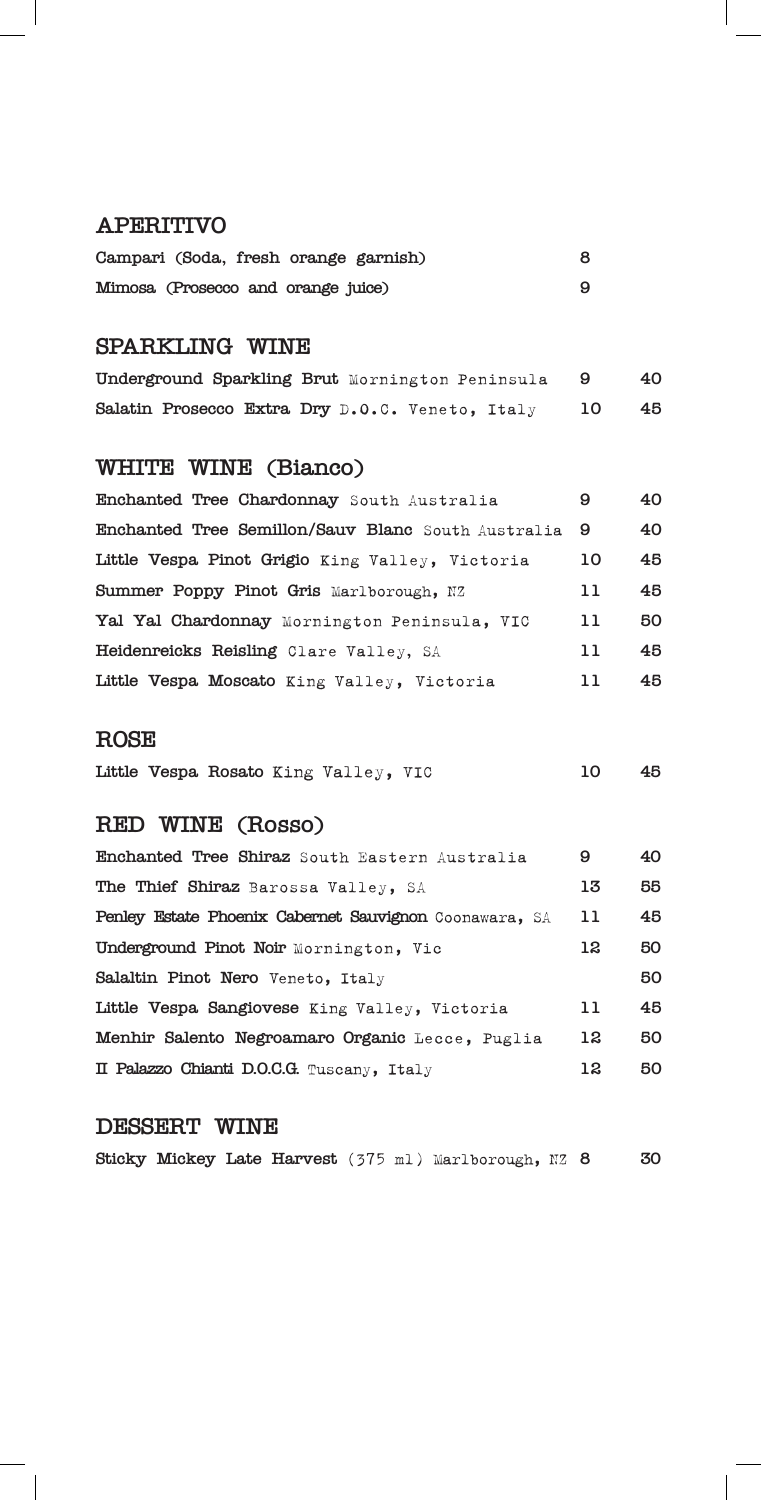#### **BIRRA**

 $\overline{\phantom{a}}$ 

| Peroni Rossa Rome, Italy                   | 9  |
|--------------------------------------------|----|
| Peroni Nastro Azzurro Rome, Italy          | 9  |
| Moretti Udine, Italy                       | 9  |
| Ichnusa Sardinia, Italy                    | 10 |
| <b>Peroni Leggera Rome, Italy</b>          | 8  |
| Mountain Goat Steam Ale Victoria           | 9  |
| White Rabbitt White Ale Victoria           | 9  |
| Stone & Wood Pacific Ale Byron Bay, NSW    | 10 |
| The Hills Apple Cider South Australia      | 9  |
| Victoria Bitter (Long Neck) Victoria 750ml | 15 |

 $\overline{\phantom{a}}$ 

 $\overline{\phantom{a}}$ 

#### **SPIRITS**

 $\blacksquare$ 

| Johnny Walker Black Label     | 8  |
|-------------------------------|----|
| Jim Beam                      | 8  |
| Finlandia Vodka               | 8  |
| Jack Daniels                  | 8  |
| Canadian Club                 | 9  |
| Bombay Sapphire Gin           | 9  |
| Bundaberg Rum                 | 8  |
| Sierra Tequila                | 8  |
| Midori                        | 8  |
| Campari                       | 8  |
| <b>Baileys</b>                | 8  |
| <b>Khalua</b>                 | 8  |
| Bacardi                       | 8  |
| Frangelico                    | 8  |
| Malibu                        | 8  |
| Cinzano Rosso                 | 8  |
| Galliano Sambuca              | 8  |
| Drambuie                      | 8  |
| Chivas Regal 12 year old      | 10 |
| Monkey Shoulder (single malt) | 12 |
| Jack Daniels Single Barrel    | 14 |
| Chivas 18 year old            | 14 |
| Hennessy VS Cognac            | 16 |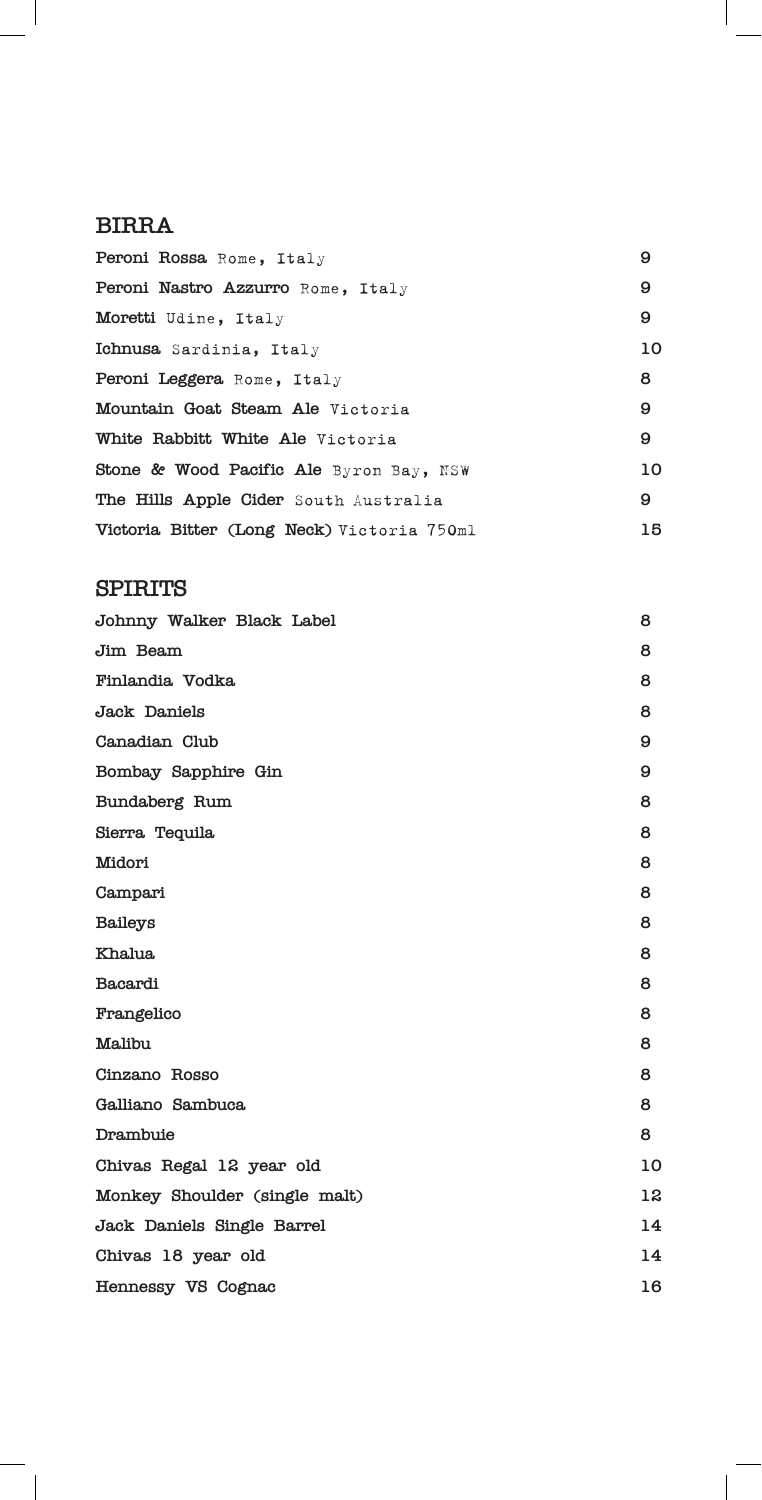# **SOFT DRINKS**

 $\overline{\phantom{a}}$ 

 $\overline{\phantom{a}}$ 

| Coke, No Sugar Coke, Sprite, Fanta, Lift     | 5   |
|----------------------------------------------|-----|
| San Pellegrino Sparkling Mineral Water 250ml | 5   |
| San Pellegrino Sparkling Mineral Water 500ml | 8   |
| Neri Chinotto                                | 4   |
| Lemon Lime & Bitters                         | 5   |
| Soda Lime & Bitters                          | 5   |
| <b>JUICES</b>                                |     |
| Orange, Apple (Kids 4)                       | 5   |
| COFFEE (Veneziano Coffee Roasters)           |     |
| Espresso                                     | 5.5 |
| Latte                                        | 4   |
| Cappuccino                                   | 4   |
| Short Macchiato                              | 5.5 |
| Long Macchiato                               | 4   |
| Long Black                                   | 4   |
| Flat White                                   | 4   |
| Mocha                                        | 4.2 |
| Chai Latte                                   | 4.5 |
| Hot Chocolate                                | 4.5 |
| Affogato                                     | 7   |
| Iced Coffee                                  | 7   |
| Iced Chocolate                               | 7   |
| TEA (By Tea Drop)                            |     |
| English Breakfast                            | 4.5 |
| Supreme Earl Grey                            | 4.5 |
| Peppermint                                   | 4.5 |
| Chammomile                                   | 4.5 |

 $\overline{\phantom{a}}$ 

Lemongrass & Ginger 4.5 **Honeydew Green 4.5**